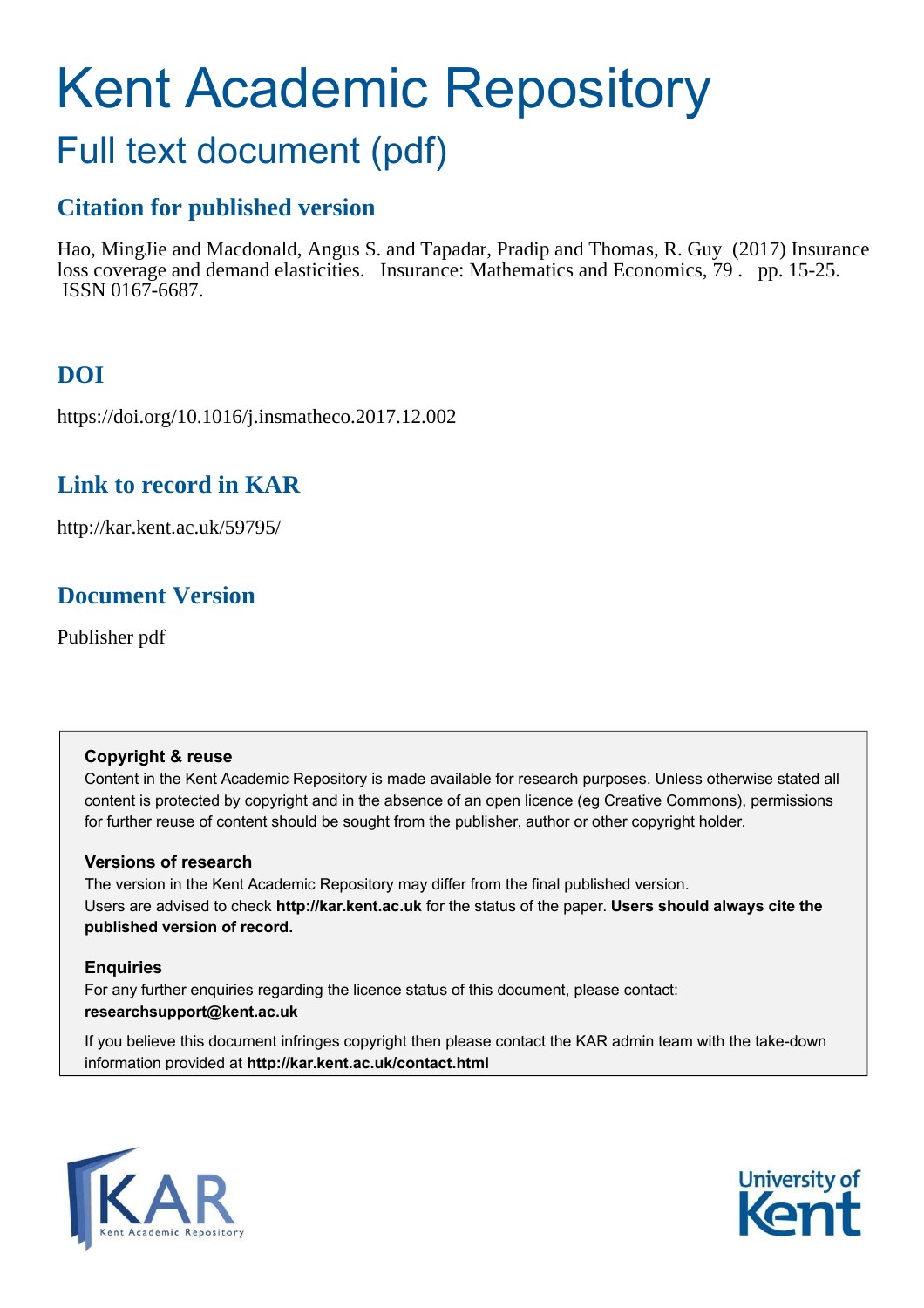Contents lists available at [ScienceDirect](http://www.elsevier.com/locate/ime)



Insurance: Mathematics and Economics

journal homepage: [www.elsevier.com/locate/ime](http://www.elsevier.com/locate/ime)



## Insurance loss coverage and demand elasticities

### <span id="page-1-0"></span>MingJie H[a](#page-0-0)o <sup>a</sup>, Angus S. Macdonald <sup>[b](#page-0-1)</sup>, Pradip Tapadar <sup>a</sup>, R. Guy Thomas <sup>[a,](#page-0-0)</sup>[\\*](#page-0-2)

a *School of Mathematics, Statistics and Actuarial Science, University of Kent, Canterbury, CT2 7FS, UK*

<sup>b</sup> *Department of Actuarial Mathematics and Statistics, and the Maxwell Institute for Mathematical Sciences, Heriot–Watt University, Edinburgh EH14 4AS, UK*

#### a r t i c l e i n f o

*Article history:* Received December 2016 Received in revised form October 2017 Accepted 8 December 2017 Available online 13 December 2017

*Keywords:* Adverse selection Loss coverage Elasticity of demand Arc elasticity of demand Heterogeneous risk preferences

#### A B S T R A C T

Restrictions on insurance risk classification may induce adverse selection, which is usually perceived as a bad outcome. We suggest a counter-argument to this perception in circumstances where modest levels of adverse selection lead to an increase in 'loss coverage', defined as expected losses compensated by insurance for the whole population. This happens if the shift in coverage towards higher risks under adverse selection more than offsets the fall in number of individuals insured. The possibility of this outcome depends on insurance demand elasticities for higher and lower risks. We state elasticity conditions which ensure that for any downward-sloping insurance demand functions, loss coverage when all risks are pooled at a common price is higher than under fully risk-differentiated prices. Empirical evidence suggests that these conditions may be realistic for some insurance markets.

© 2017 The Authors. Published by Elsevier B.V. This is an open access article under the CC BY license [\(http://creativecommons.org/licenses/by/4.0/\)](http://creativecommons.org/licenses/by/4.0/).

#### **1. Introduction**

Restrictions on insurance risk classification are common in life and health insurance markets. In the US, the Patient Protection and Affordable Care Act permits classification only by age, location, family size and smoking status; in the European Union, gender classification in insurance pricing has been banned; and many countries have restricted insurers' use of genetic test results. Whilst such restrictions appear motivated by social objectives, they may also induce adverse selection, which is usually perceived as a bad outcome.

A simple version of the usual argument is as follows. If insurers are not permitted to charge risk-differentiated prices, they have to pool different risks at a common pooled price. This pooled price is cheap for higher risks and expensive for lower risks; so more insurance is bought by higher risks, and less insurance is bought by lower risks. The equilibrium pooled price of insurance is higher than a population-weighted average of true risk premiums. Also, in most markets the number of higher risks is smaller than the number of lower risks, so the total number of risks insured falls.

However, the rise in equilibrium price under pooling reflects a shift in coverage towards higher risks. If the shift in coverage is large enough, it can more than offset the fall in numbers insured. In these circumstances, despite fewer risks being insured under pooling, expected losses compensated by insurance – a quantity we term 'loss coverage' – can be higher. We argue that where

<span id="page-1-2"></span>\* Corresponding author. *E-mail address:* [R.G.Thomas@kent.ac.uk](mailto:R.G.Thomas@kent.ac.uk) (R. Guy Thomas). <span id="page-1-1"></span>risk classification restrictions lead to higher 'loss coverage' – that is, more risk being voluntarily transferred and more losses being compensated – then from a social perspective, this should be seen as a good outcome from adverse selection.

The argument just given relies on a possibility, not a certainty. Whether the shift in coverage towards higher risks when risk classification is restricted is *in fact* large enough to offset the fall in numbers insured depends on the response of higher and lower risks to changes in the prices they face: the demand elasticities of higher and lower risks. This paper explores the relationship between insurance demand elasticities and loss coverage. Our main results state, for a sequence of increasingly general demand specifications and any number of risk-groups, the elasticity conditions which ensure that loss coverage will be higher when all risks are pooled at a common price than under fully risk-differentiated premiums.

This paper is related to previous literature as follows. [Thomas](#page-10-0) [\(2008\)](#page-10-0) first suggested loss coverage as a possible criterion for evaluating risk classification schemes, with illustrative examples generated using an exponential-power demand model suggested in [De Jong and Ferris](#page-10-1) [\(2006\)](#page-10-1). [Hao et al.](#page-10-2) [\(2016a\)](#page-10-2) gave a comprehensive mathematical analysis, but only for the case of iso-elastic demand with two risk-groups. [Hao et al.](#page-10-3) [\(2016b\)](#page-10-3), again focusing on iso-elastic demand, reconciled the concept of loss coverage to utilitarian concepts of social welfare found in related economic literature on risk classification, such as [Hoy](#page-10-4) [\(2006\)](#page-10-4), [Einav and](#page-10-5) [Finkelstein](#page-10-5) [\(2011\)](#page-10-5) and [Dionne and Rothschild](#page-10-6) [\(2014\)](#page-10-6).

The rest of the paper is organised as follows. Section [2](#page-1-0) presents a simple example which further clarifies and motivates the concept

<https://doi.org/10.1016/j.insmatheco.2017.12.002>

0167-6687/© 2017 The Authors. Published by Elsevier B.V. This is an open access article under the CC BY license [\(http://creativecommons.org/licenses/by/4.0/\)](http://creativecommons.org/licenses/by/4.0/).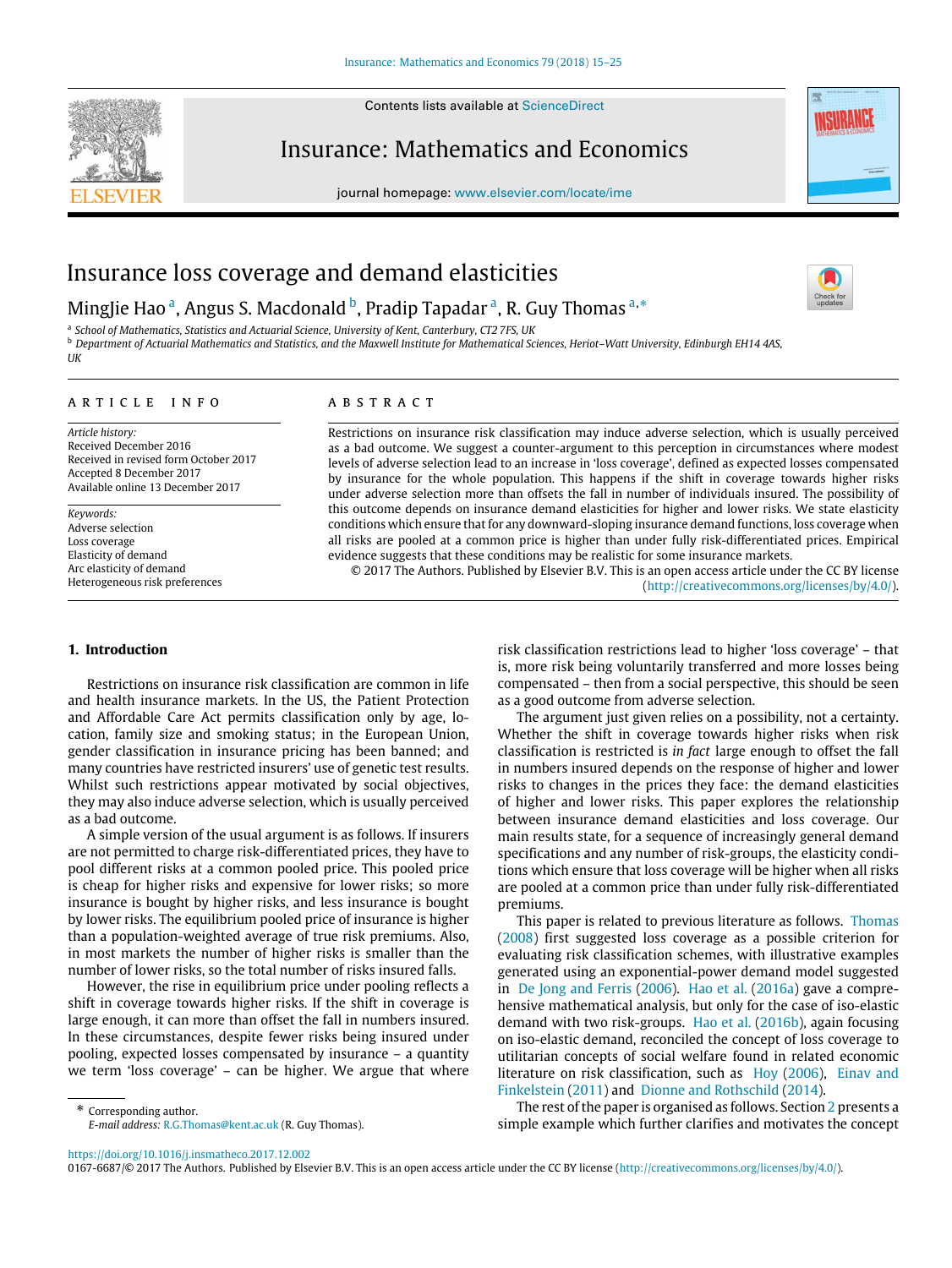<span id="page-2-0"></span>of loss coverage. Section [3](#page-1-1) outlines our micro-founded model for insurance demand, where variations between individuals in utility functions lead to an aggregate proportional insurance demand between 0 and 1; this corresponds to the observable reality that not all individuals with the same probabilities of loss make the same insurance purchasing decisions. Section [4](#page-3-0) sets up the model of risk classification, insurance market equilibrium and loss coverage. Section [5](#page-4-0) establishes demand elasticity conditions for loss coverage to be higher under pooling than under risk-differentiated premiums, for three increasingly general specifications of insurance demand. Section [6](#page-7-0) discusses how these conditions compare with empirical estimates of demand elasticities from various authors, and Section [7](#page-7-1) gives conclusions.

#### **2. Simple example**

The concept of loss coverage has been described elsewhere [\(Thomas](#page-10-0) [\(2008,](#page-10-0) [2009,](#page-10-0) [2017\)](#page-10-0); [Hao et al.](#page-10-2) [\(2016a,](#page-10-2) [b\)](#page-10-2)) but may remain unfamiliar to many readers, so this section gives a recap. In essence, the concept encapsulates an argument that the adverse selection induced by a ban on insurance risk classification can sometimes be beneficial for society as a whole.

The argument can be illustrated with a simple example, in the same spirit as dice-rolling examples to illustrate probability laws. Consider a population of just ten risks (say lives), and three alternative scenarios for risk classification: risk-differentiated premiums, pooled premiums (with some adverse selection), and pooled premiums (with severe adverse selection). We assume that all losses and insurance cover are for unit amounts (this simplifies the discussion, but it is not necessary). We assume the probability of loss is unaffected by the purchase of insurance (i.e. no moral hazard). The three scenarios are represented in the three panels of [Fig. 1.](#page-2-0)

In [Fig. 1,](#page-2-0) each *H* represents one higher risk and each *L* represents one lower risk. The population has the typical predominance of lower risks: a lower risk-group of eight risks each with probability of loss 0.01, and a higher risk-group of two risks each with probability of loss 0.04. In each scenario, the shaded cover above some of the *H* and *L* denote the risks covered by insurance.

In Scenario 1, risk-differentiated premiums (actuarially fair premiums) are charged. The proportion of each risk-group which buys insurance under these conditions is 50%, in line with industry statistics for e.g. life insurance.<sup>[1](#page-1-2)</sup> The shading shows that a total of five risks are covered. Note that the equal areas of shading over four low risks and over one high risk symbolise equal expected losses.

<span id="page-2-1"></span>The weighted average of the premiums paid is  $(4 \times 0.01 +$  $1 \times 0.04$ //5 = 0.016. Since higher and lower risks are insured in the same proportions as they exist in the population, there is no adverse selection. The expected losses compensated by insurance for the whole population can be indexed by:

Loss coverage = 
$$
\frac{\text{Expected compensation losses}}{\text{Expected population losses}}
$$

$$
= \frac{4 \times 0.01 + 1 \times 0.04}{8 \times 0.01 + 2 \times 0.04} = 50\%.
$$
 (1)

In Scenario 2, in the middle panel of [Fig. 1,](#page-2-0) risk classification has been banned, and so insurers have to charge a common pooled premium to both higher and lower risks. Higher risks buy more insurance, and lower risks buy less. The weighted average premium is (1  $\times$  0.01 + 2  $\times$  0.04)/3 = 0.03. The shading shows that three risks (compared with five previously) are now covered.

Note that the weighted average premium is higher in Scenario 2, and the number of risks insured is smaller. These are the essential features of adverse selection, which Scenario 2 accurately and completely represents. But there is a surprise: despite the adverse selection in the second scenario, the expected losses compensated by insurance for the whole population are now larger. Visually, this is symbolised by the *larger area* of shading in Scenario 2. Arithmetically, the loss coverage is:

Loss coverage = 
$$
\frac{1 \times 0.01 + 2 \times 0.04}{8 \times 0.01 + 2 \times 0.04} = 56\%.
$$
 (2)

We argue that Scenario 2, with a higher expected fraction of the population's losses compensated by insurance – higher loss coverage – is superior from a social viewpoint to Scenario 1. The superiority of Scenario 2 arises not *despite* adverse selection, but *because* of adverse selection.

However, a ban on risk classification can also reduce loss coverage, if the adverse selection which the ban induces becomes too severe. This possibility is illustrated in Scenario 3, in the lower panel of [Fig. 1.](#page-2-0) Adverse selection has progressed to the point where only one higher risk, and no lower risks, buys insurance. Visually, the lower loss coverage is symbolised by the *smaller area* of shading in Scenario 3. Arithmetically, the loss coverage is:

Loss coverage = 
$$
\frac{1 \times 0.04}{8 \times 0.01 + 2 \times 0.04} = 25\%.
$$
 (3)

These scenarios suggest that banning risk classification can increase loss coverage if it induces the 'right amount' of adverse selection (Scenario 2), but reduce loss coverage if it generates 'too much' adverse selection (Scenario 3). Which of Scenario 2 or Scenario 3 actually prevails depends on the demand elasticities of higher and lower risks. Hence it is of interest to explore the demand elasticity conditions under which loss coverage is increased by a ban on risk classification.

#### **3. Insurance demand**

In the simple example, the possibility of an increase in loss coverage when risk classification was banned depended on the fact that not all higher-risk individuals chose to buy insurance at an actuarially fair premium. This corresponds to the reality of voluntary insurance markets (e.g. see the figures in Footnote 1). But it is not consistent with typical theories of insurance demand, which imply that all individuals will purchase full insurance if offered an actuarially fair premium (e.g. [Mossin](#page-10-7) [\(1968\)](#page-10-7)). This section presents a theory of insurance demand which accommodates the observable reality that not all individuals with the same probabilities of loss make the same insurance purchasing decision.

<span id="page-2-3"></span>In [Hao et al.](#page-10-2) [\(2016a\)](#page-10-2), we assumed that some fixed proportion of individuals in each risk-group purchased insurance, consistent with the observation that in voluntary insurance markets, many individuals do not buy insurance. Thus, the model of insurance purchasing was at the level of the collective. In [Hao et al.](#page-10-3) [\(2016b\)](#page-10-3), we provided a micro-foundation for the collective model, based on personal utilities. We assumed that personal utilities within a risk-group are heterogeneous, so that different persons will make different decisions, when offered the same insurance premium. If the heterogeneity of utilities can be described in terms of a probability distribution, then the collective decision model of [Hao](#page-10-2) [et al.](#page-10-2) [\(2016a\)](#page-10-2) can be recovered in terms of expected values.

This micro-foundation provides the 'back-story' for the proportional insurance demand functions which we use in Section [4](#page-3-0) onwards. Because the 'back-story' is not the primary focus of this paper, the presentation here will be succinct. For a comprehensive account of the full probabilistic model underpinning this formulation, please refer to [Hao et al.](#page-10-3) [\(2016b\)](#page-10-3).

<span id="page-2-2"></span><sup>1</sup> Some relevant industry statistics are as follows. The Life Insurance Market Research Organisation (LIMRA) states that 44% of US households have some individual life insurance (LIMRA (2013)). The US adult population (aged 18 years and over) at 1 July 2013 as estimated by the US Census Bureau was 244 m; the American Council of Life Insurers states that 144 m (59%) individual policies were in force in 2013 (ACLI, 2014, p72)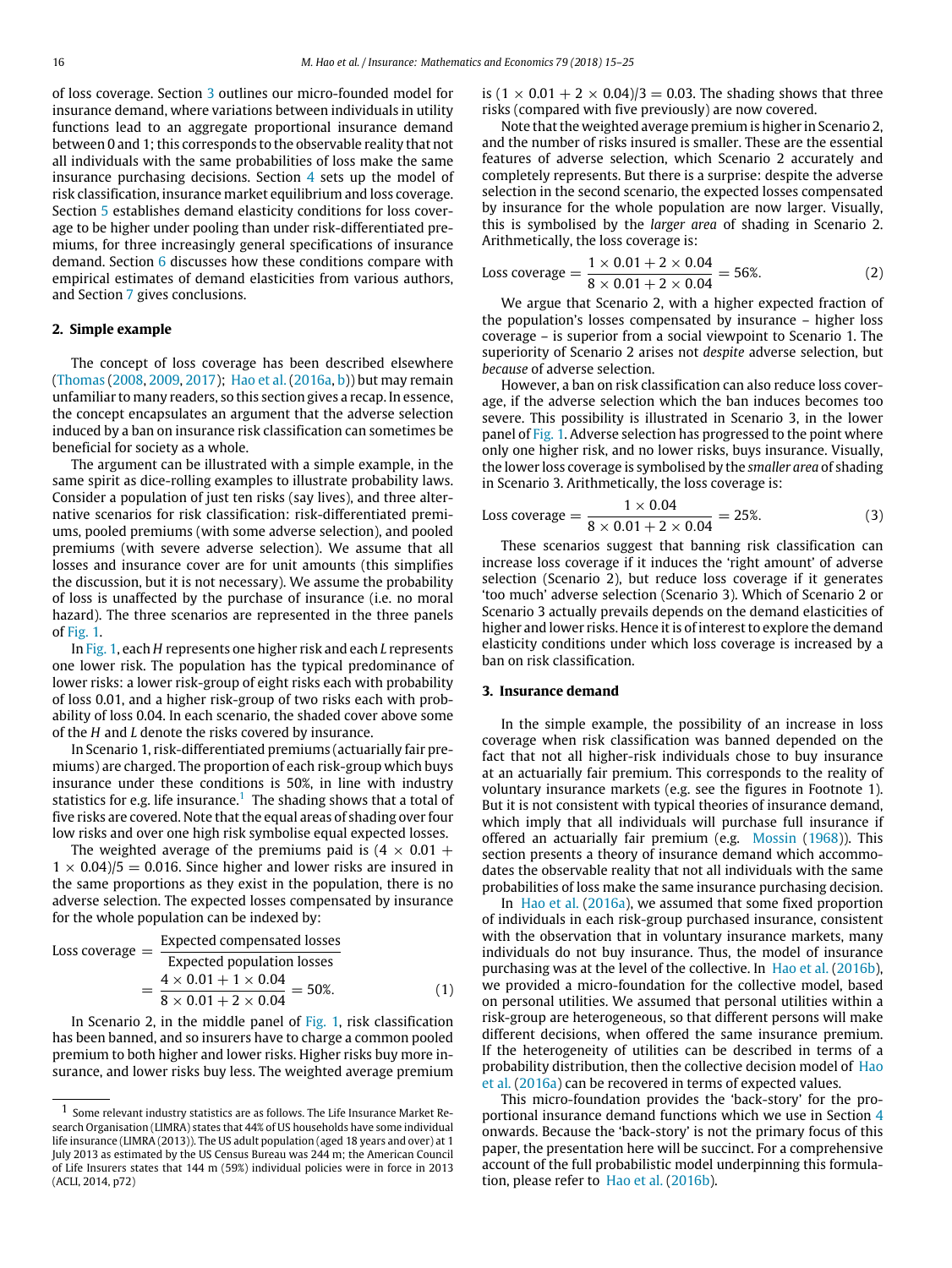<span id="page-3-4"></span>

*Source:* Adapted with permission

#### from [Thomas](#page-10-8) [\(2017\)](#page-10-8).

#### *3.1. Micro-foundations: heterogeneity in individual risk preferences*

Consider an individual with initial wealth *W*, who risks losing an amount of *L* (with  $L \leq W$ ) with probability  $\mu$ . Suppose wealth preferences are governed by the utility function  $U(w)$ , which is increasing in wealth  $w$ , i.e.  $U'(w) > 0$ . (Individuals are typically also assumed to be risk-averse i.e.  $U''(w) < 0$ , but our theory of insurance demand does *not* require that *all* individuals are risk-averse.)

Suppose that the individual is offered insurance providing full cover against the potential loss amount *L* at premium  $\pi$  per unit of loss, i.e. for a payment of  $\pi L$ . (In this paper we do not consider partial cover.) She will choose to buy insurance if  $\pi$  is low enough to satisfy:

<span id="page-3-2"></span>
$$
U(W - \pi L) > (1 - \mu)U(W) + \mu U(W - L). \tag{4}
$$

<span id="page-3-1"></span>Now consider a group of individuals, all with the same initial wealth *W* and the same potential loss amount *L* (both fixed and with  $L \leq W$ ). Then in the above model, all individuals with the same probability of loss  $\mu$  make the same purchasing decision, depending only on whether or not the offered premium  $\pi$  is small enough to satisfy Eq.  $(4)$ . In reality, it appears implausible that all individuals with the same probability of loss make the same purchasing decision (e.g. for life insurance, see the figures in footnote 1).

<span id="page-3-0"></span>A possible explanation for this apparent inconsistency is that [r](#page-10-9)isk preferences are heterogeneous (see e.g. [Finkelstein and Mc-](#page-10-9)[Garry](#page-10-9) [\(2006\)](#page-10-9); Cutler et al. ([2](#page-2-2)008)).<sup>2</sup> That is, in a risk-group in which all individuals have the same risk  $\mu$ , individuals may have different utility functions. Suppose for simplicity that utility functions belong to a family parameterised by a positive real number  $\gamma$ . So a particular individual's utility function can be denoted by  $U_{\gamma}(w)$ .

Further suppose that, within the risk-group,  $\gamma$  is sampled randomly from some random variable  $\Gamma$  with distribution function *F*<sub>Γ</sub>( $\gamma$ ). So, a particular individual's utility function,  $U_{\gamma}(w)$ , is a random quantity. Any numerical quantity involving an individual's utility function is therefore a random variable, the randomness being inherited from the distribution  $F_{\Gamma}(\gamma)$ .

Now, a single individual in the risk-group will choose to buy insurance at premium  $\pi$  if and only if Eq. [\(4\)](#page-2-1) is satisfied for their particular utility function  $U_{\gamma}(w)$ :

$$
U_{\gamma}(W - \pi L) > (1 - \mu)U_{\gamma}(W) + \mu U_{\gamma}(W - L). \tag{5}
$$

Note that this behaviour is completely deterministic, assuming that individuals know their own preferences.

Since decisions based on Eq.  $(5)$  do not depend on the origin and scale of a utility function, we will find it convenient to assume that all individuals have the same utility at the 'end points' *W* − *L* and *W*. The following standardisation is convenient:  $U_{\nu}(W) = 1$  and  $U_{\nu}(W - L) = 0$ . Eq. [\(5\)](#page-2-3) then becomes:

<span id="page-3-3"></span>
$$
U_{\gamma}(W - \pi L) > (1 - \mu). \tag{6}
$$

The utility at the fixed wealth  $(W - \pi L)$  is a random variable, that we denote by  $U_{\Gamma}(W - \pi L)$ , with a distribution function induced by the random variable  $\Gamma$ .

We now make the key assumption, that while individuals know their own utility function, this is unobservable to the insurer. Insurers can observe the probability of loss  $\mu$ , and naturally know

<sup>2</sup> Two other possible explanations for different purchasing decisions by individuals with the same probabilities of loss who are offered the same premium are variations across individuals in initial wealth *W*, and variations across individuals in the potential loss amount *L*. We do not consider these explanations in this paper.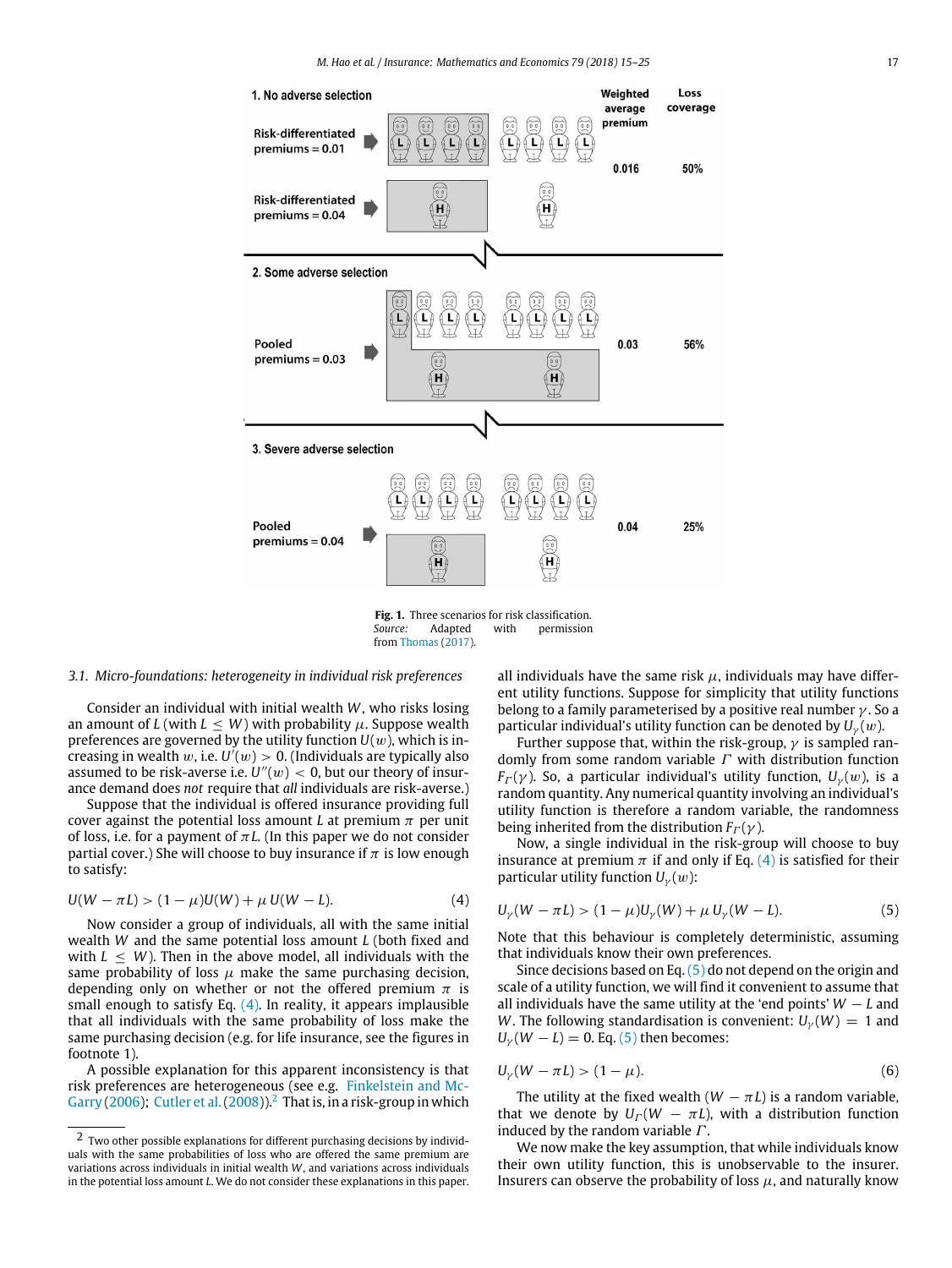the offered premium  $\pi$ , but within the risk-group the insurer can at most observe the *proportion* of individuals who choose to buy insurance. We call this a (proportional) demand function and define it as:

$$
d(\pi) = P[U_{\Gamma}(W - \pi L) > (1 - \mu)]
$$
\n(7)

where P denotes a probability.

Note that each individual's decision is completely deterministic, given their knowledge of their own utility function; but to the insurer it appears stochastic, given what the insurer knows. In respect of any individual chosen randomly, define the function *Q* to be  $Q = 1$  if they buy insurance or  $Q = 0$  if they do not. To the individual concerned, *Q* is a deterministic function. To the insurer, *Q* is a Bernoulli random variable with parameter  $d(\pi)$ .

As a concrete example, [Result A.1](#page-8-0) of [Appendix A](#page-7-2) shows the iso-elastic demand function obtained in the case of power utility functions parameterised by a random variable  $\Gamma$  with a specified distribution.

<span id="page-4-1"></span>A notable feature of this model is that demand when an actuarially fair premium is charged can be less than 1. By permitting some individuals to be 'risk lovers', the model can generate a demand function consistent with the observation that not everyone buys insurance (e.g. the figures in footnote 1). Although 'risk-loving' or 'risk-seeking' are the usual stylised descriptions, it suffices for our model that some individuals, *for whatever reason*, do not purchase insurance when offered an actuarially fair premium. In many cases 'risk-neglecting' might be a more realistic description than 'riskseeking'.

<span id="page-4-4"></span>Another possible explanation of some individuals' nonpurchasing may be that an actuarially fair premium is, in practice, not offered, i.e. premium loadings for expenses and profit. However, heterogeneity in risk aversion is a more flexible explanation, in that it can explain why different individuals with the same probabilities of loss and offered the same premiums may make different decisions.

#### *3.2. Aggregates: proportional demand and demand elasticities*

The micro-foundations described above provide a possible mechanism by which aggregate demand for insurance is generated by the unobserved utility functions of individuals. In the remainder of this paper, we work directly with the aggregate quantity, the proportional demand  $d(\pi)$  for insurance ( $0 \leq d(\pi) \leq 1$ ).

We now define a related concept, the (point price) elasticity of insurance demand, as follows:

$$
\epsilon(\pi) = -\frac{\partial \log d(\pi)}{\partial \log \pi}, \quad \text{so consequently:} \tag{8}
$$
\n
$$
d(\pi) = \tau \exp\left[-\int_{\mu}^{\pi} \epsilon(s) \, d\log s\right], \tag{9}
$$

where the parameter  $\tau = d(\mu)$  is the *fair-premium demand* for insurance. The expression in Eq.  $(9)$  has the benefit that we do not have to impose any regularity conditions, like continuity and differentiability, on the demand function  $d(\pi)$ . We require only that the demand elasticity  $\epsilon(\pi)$  in Eq. [\(8\)](#page-3-2) is non-negative, so that the demand  $d(\pi)$  in Eq. [\(9\)](#page-3-1) is non-increasing in premium  $\pi$ .

#### **4. Equilibrium and loss coverage for two or more risk-groups**

#### <span id="page-4-2"></span>*4.1. Framework for insurance risk classification*

In Section [3,](#page-1-1) we suggested a model for insurance demand from a group of individuals who all have the same probability of loss but who may have different risk preferences. We call such a group of individuals a *risk-group*. In this section, we extend the model to a population consisting of several risk-groups with different loss probabilities.

<span id="page-4-6"></span>Suppose a population consists of *n* distinct risk-groups with probabilities of loss given by  $\mu_1, \mu_2, \ldots, \mu_n$ . For convenience, we assume that  $0 < \mu_1 < \mu_2 < \cdots < \mu_n < 1$ .

<span id="page-4-0"></span>Suppose the proportion of the population belonging to riskgroup *i* is  $p_i$ , for  $i = 1, 2, ..., n$ . If we choose an individual at random from the population, their probability of loss is a random variable, which we denote by  $\mu$ , and its distribution is given by  $P[\mu = \mu_i] = p_i \text{ for } i = 1, 2, ..., n.$ 

Suppose insurers charge premiums (per unit of loss)  $\pi_1, \pi_2, \ldots$  $\pi_n$  for the risk-groups  $i = 1, 2, \ldots, n$ , respectively. Based on the model of Section [3,](#page-1-1) the demand for insurance within risk-group *i* is denoted by  $d_i(\pi_i)$ , where  $0 \leq d_i(\pi_i) \leq 1$  and  $d_i(\pi_i)$  is nonincreasing in  $\pi_i$ .

<span id="page-4-7"></span>Let the insurance purchasing decision of an individual chosen at random from the whole population be represented by the indicator random variable *Q*, taking the value of 1 if insurance is purchased; and 0 otherwise. Within risk-group *i*, this has expectation:

$$
E[Q \mid \mu = \mu_i] = P[Q = 1 \mid \mu = \mu_i] = d_i(\pi_i)
$$
\n(10)

and the unconditional expectation (using the law of total expectation) is:

<span id="page-4-3"></span>
$$
E[Q] = E[E[Q | \mu]] = \sum_{i=1}^{n} E[Q | \mu = \mu_i] P[\mu = \mu_i]
$$
  
= 
$$
\sum_{i=1}^{n} d_i(\pi_i) p_i
$$
 (11)

which represents the expected fraction of the whole population who buy insurance, i.e. the expected demand for insurance.

Now suppose that the occurrence of a loss event for an individual chosen at random from the whole population is represented by the indicator random variable, *X*, taking the value of 1 if a loss event occurs; and 0 otherwise. Within risk-group *i*, this has expectation:

$$
E[X \mid \mu = \mu_i] = P[X = 1 \mid \mu = \mu_i] = \mu_i
$$
\n(12)

and the unconditional expectation is:

$$
E[X] = \sum_{i=1}^{n} E[X \mid \mu = \mu_i] P[\mu = \mu_i] = \sum_{i=1}^{n} \mu_i p_i
$$
 (13)

<span id="page-4-5"></span>which represents the expected fraction of the population who suffer a loss.

Conditional on  $\mu = \mu_i$ , we assume that Q and X are independent. This ensures that there is no moral hazard; although the level of risk may influence the decision to buy insurance, mediated by  $d_i(\pi_i)$ , insured individuals in any risk-group have the same probability of loss as uninsured individuals.

Now recall that the loss, if it occurs, is always of fixed amount *L*. The insurance claim in respect of an individual chosen at random from the whole population is the cover indicator (*Q*) times the loss indicator (*X*) times the fixed loss amount (*L*). Using the fact that *Q* and *X* are independent conditional on  $\mu = \mu_i$ , we have:

$$
E[QXL] = \sum_{i=1}^{n} E[ QXL \mid \mu = \mu_i ] P[\mu = \mu_i],
$$
  
=  $L \sum_{i=1}^{n} E[ Q \mid \mu = \mu_i ] E[X \mid \mu = \mu_i ] P[\mu = \mu_i],$   
=  $L \sum_{i=1}^{n} d_i(\pi_i) \mu_i p_i.$  (14)

The above expression can alternatively be derived using the law of total covariance.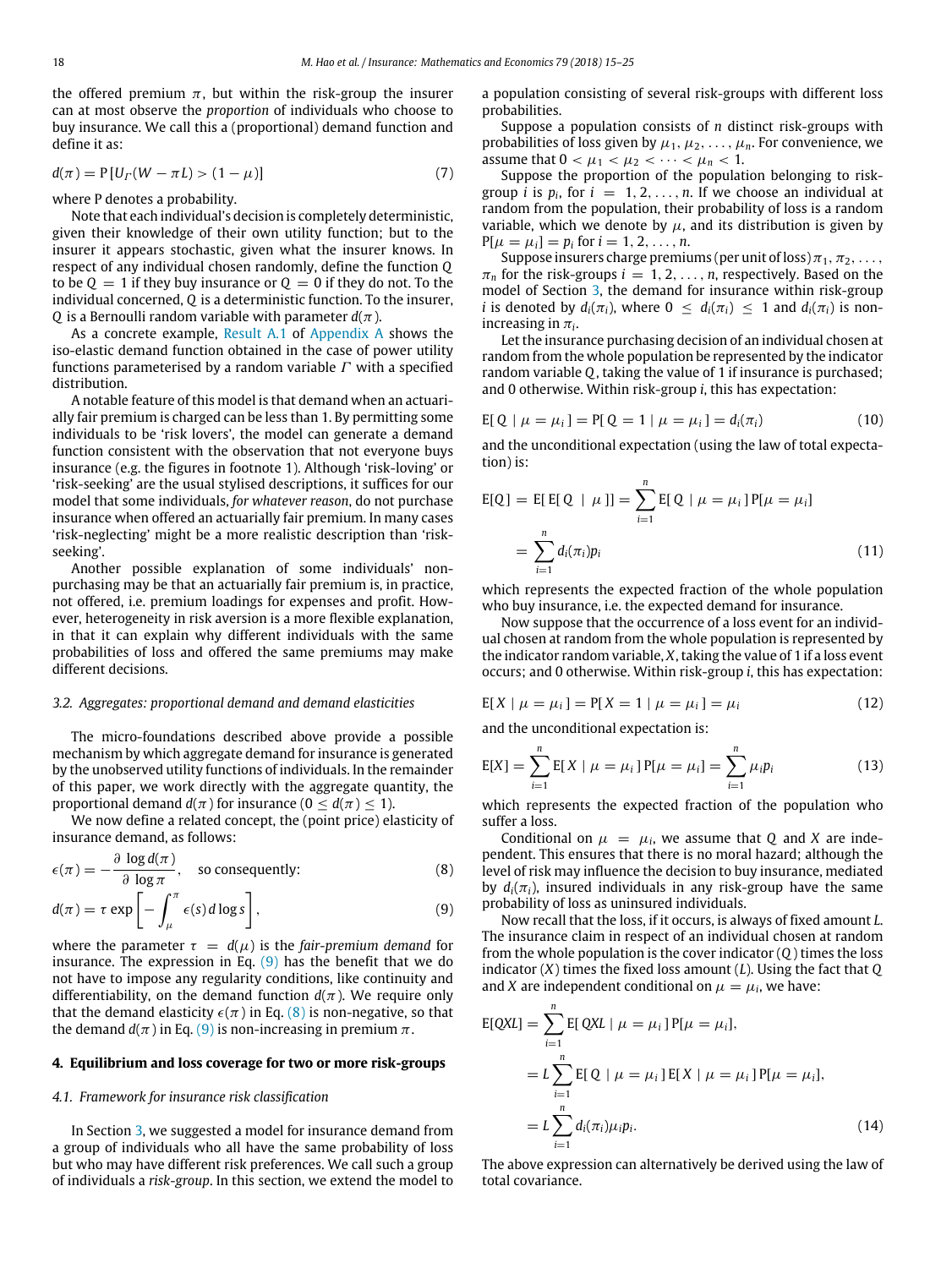<span id="page-5-0"></span>Next, define  $\Pi$  to be the premium which would be chargeable to an individual chosen at random from the population, if that individual purchased insurance. Then  $\Pi$  is a random variable, taking values  $\pi_1, \pi_2, \ldots, \pi_n$  for individuals from risk-groups  $i =$  $1, 2, \ldots, n$ , respectively. The premium income in respect of an individual chosen at random from the whole population is the cover indicator ( $Q$ ) times the premium ( $\Pi$ ) times the fixed loss amount (*L*). Its expectation is:

$$
E[Q \Pi L] = \sum_{i=1}^{n} E[Q \Pi L | \mu = \mu_i] P[\mu = \mu_i],
$$
  
=  $L \sum_{i=1}^{n} E[Q | \mu = \mu_i] E[\Pi | \mu = \mu_i] P[\mu = \mu_i],$   
=  $L \sum_{i=1}^{n} d_i(\pi_i) \pi_i p_i.$  (15)

We call any vector of premiums  $(\pi_1, \pi_2, \ldots, \pi_n)$  charged by insurers a risk classification regime, and denote it by underlined characters such as  $\pi$ . The insurer's expected profit under risk classification regime  $\pi$ , which we denote by  $\rho(\pi)$  is then:

$$
\rho(\underline{\pi}) = E[Q \Pi L] - E[Q \chi L]
$$
  
=  $L \sum_{i=1}^{n} d_i(\pi_i) \pi_i p_i - L \sum_{i=1}^{n} d_i(\pi_i) \mu_i p_i.$  (16)

We assume that competition between insurers leads to zero profits in equilibrium, that is  $\rho(\pi) = 0$ . Dividing both sides by the fixed loss amount *L* which appears in Eq. [\(16\),](#page-4-1) we can write this as

<span id="page-5-3"></span>
$$
\sum_{i=1}^{n} d_i(\pi_i) p_i(\pi_i - \mu_i) = 0
$$
\n(17)

which we refer to as the *equilibrium condition*.

<span id="page-5-4"></span>We also assume that competition drives all insurers to classify risks to the maximum extent which regulation permits. Depending on applicable regulation, two polar cases of risk classification regime are as follows:

- Full risk classification, under which  $\pi_i = \mu_i$ . Here, the insurer uses the maximum possible degree of underwriting. We denote this regime by  $\pi = \mu = (\mu_1, \mu_2, \dots, \mu_n)$ .
- No risk classification, or risk pooling, under which all  $\pi_i =$  $\pi$ , a constant. Here, the insurer uses the minimum possible degree of underwriting.

By considering the insurer's profit under risk pooling with  $\pi = \mu_1$ and  $\pi = \mu_n$ , it is clear that there must be at least one risk pooling regime which satisfies the equilibrium condition.<sup>[3](#page-4-2)</sup>

#### *4.2. Loss coverage*

We define loss coverage under a risk classification  $\pi$  that satisfies the equilibrium condition as the expected losses across the whole population that are compensated by insurance, i.e. E[*QXL*] as defined in Eq. [\(14\).](#page-3-3) That is:

<span id="page-5-5"></span>Loss coverage: 
$$
LC(\underline{\pi}) = E[QXL]
$$
, (18)

<span id="page-5-1"></span>where  $\rho(\pi) = 0$ .

For comparison purposes we use loss coverage under full risk classification regime as a reference level, and hence define the *loss coverage ratio* as follows:

Loss coverage ratio: 
$$
C = \frac{LC(\pi)}{LC(\mu)}
$$
. (19)

#### **5. Impact of demand elasticities on loss coverage**

In this section we investigate the impact of demand elasticities for higher and lower risks on loss coverage ratio. For ease of exposition we start with iso-elastic demand where all risk-groups have the same elasticity  $\lambda$ , and use this as a stepping stone to prove successively more general results.

#### *5.1. Same iso-elastic demand elasticity for all risk-groups*

Suppose the elasticity of demand is the same constant for all individuals, irrespective of their risks and of the premium charged, i.e. insurance demand is iso-elastic . So:

$$
\epsilon_i(\pi) = \lambda \text{ (a positive constant), for } i = 1, 2, \dots, n. \tag{20}
$$

The resulting demand function found from Eq. [\(9\)](#page-3-1) is:

<span id="page-5-6"></span>
$$
d_i(\pi) = \tau_i \left(\frac{\mu_i}{\pi}\right)^{\lambda}, \quad i = 1, 2, \dots, n
$$
\n(21)

where the parameter  $\tau_i = d_i(\mu_i)$  is the *fair-premium demand* for insurance, i.e. the demand when an actuarially fair premium is charged. We assume  $\tau_i$  < 1 for all risk-groups.

<span id="page-5-7"></span><span id="page-5-2"></span>We note that for any risk-group, demand must logically be subject to a cap of 1 (i.e. once the premium charged is low enough so that all members of a risk-group buy insurance, further reductions in premium do not lead to further increases in demand). In the present Section [5,](#page-4-0) we assume that demand formulae such as Eq. [\(21\)](#page-4-3) give a demand of less than 1 for all risk-groups at the pooled premium. Where this is not the case, we will need to apply a cap of 1 on demand; we discuss this in Section [6.1.](#page-7-3)

Based on iso-elastic demand as in Eq.  $(21)$ , the equilibrium condition in Eq. [\(17\)](#page-4-4) under risk pooling with premium  $\pi_0$  gives:

$$
\sum_{i=1}^{n} p_i \tau_i \left(\frac{\mu_i}{\pi_0}\right)^{\lambda} (\pi_0 - \mu_i) = 0, \text{ or, equivalently:}
$$
 (22)

$$
\sum_{i=1}^{n} \alpha_i \left(\frac{\mu_i}{\pi_0}\right)^{\lambda} = \sum_{i=1}^{n} \alpha_i \left(\frac{\mu_i}{\pi_0}\right)^{\lambda+1},\tag{23}
$$

where 
$$
\alpha_i = \frac{p_i \tau_i}{\sum_{i=1}^n p_i \tau_i}
$$
 for  $i = 1, 2, ..., n$ ,

and the unique pooled equilibrium premium,  $\pi_0$ , is given by:

$$
\pi_0 = \frac{\sum_{i=1}^n \alpha_i \mu_i^{\lambda+1}}{\sum_{i=1}^n \alpha_i \mu_i^{\lambda}}.
$$
\n(24)

To facilitate mathematical proofs, it is helpful to re-frame Eq. [\(23\)](#page-4-5) as follows. Consider a random variable, *V*, taking values  $v_i = \frac{\mu_i}{\pi_0}$  with probabilities  $\alpha_i$  for  $i = 1, 2, ..., n$ . Then Eq. [\(23\)](#page-4-5) says that under equilibrium, the random variable *V* satisfies:

$$
E[V^{\lambda}] = E[V^{\lambda+1}].
$$
\n(25)

The loss coverage ratio, as defined in Eq. [\(19\),](#page-4-6) comparing loss coverage under pooled premiums to that under risk-differentiated premiums, can be re-framed as:

)<sup>λ</sup>+<sup>1</sup>

$$
C = \frac{LC(\pi_0)}{LC(\mu)} = \frac{\sum_{i=1}^n \alpha_i \left(\frac{\mu_i}{\pi_0}\right)^{\lambda} \mu_i}{\sum_{i=1}^n \alpha_i \mu_i} = \frac{\sum_{i=1}^n \alpha_i \left(\frac{\mu_i}{\pi_0}\right)^{\lambda+1}}{\sum_{i=1}^n \alpha_i \left(\frac{\mu_i}{\pi_0}\right)}
$$

$$
= \frac{E[V^{\lambda+1}]}{E[V]} = \frac{E[V^{\lambda}]}{E[V]}.
$$
(26)

<sup>3</sup> In general, there may be more than one, and the results in this paper allow for this possibility. But such multiple solutions do not arise for typical demand functions and elasticities. For more details see [Hao et al.](#page-10-2) [\(2016a\)](#page-10-2) and Appendix B of [Thomas](#page-10-8) [\(2017\)](#page-10-8). Between the polar cases of full risk classification and pooling, many schemes of 'partial risk classification' are possible; for some general discussion see Chapter 6 of [Thomas](#page-10-8) [\(2017\)](#page-10-8).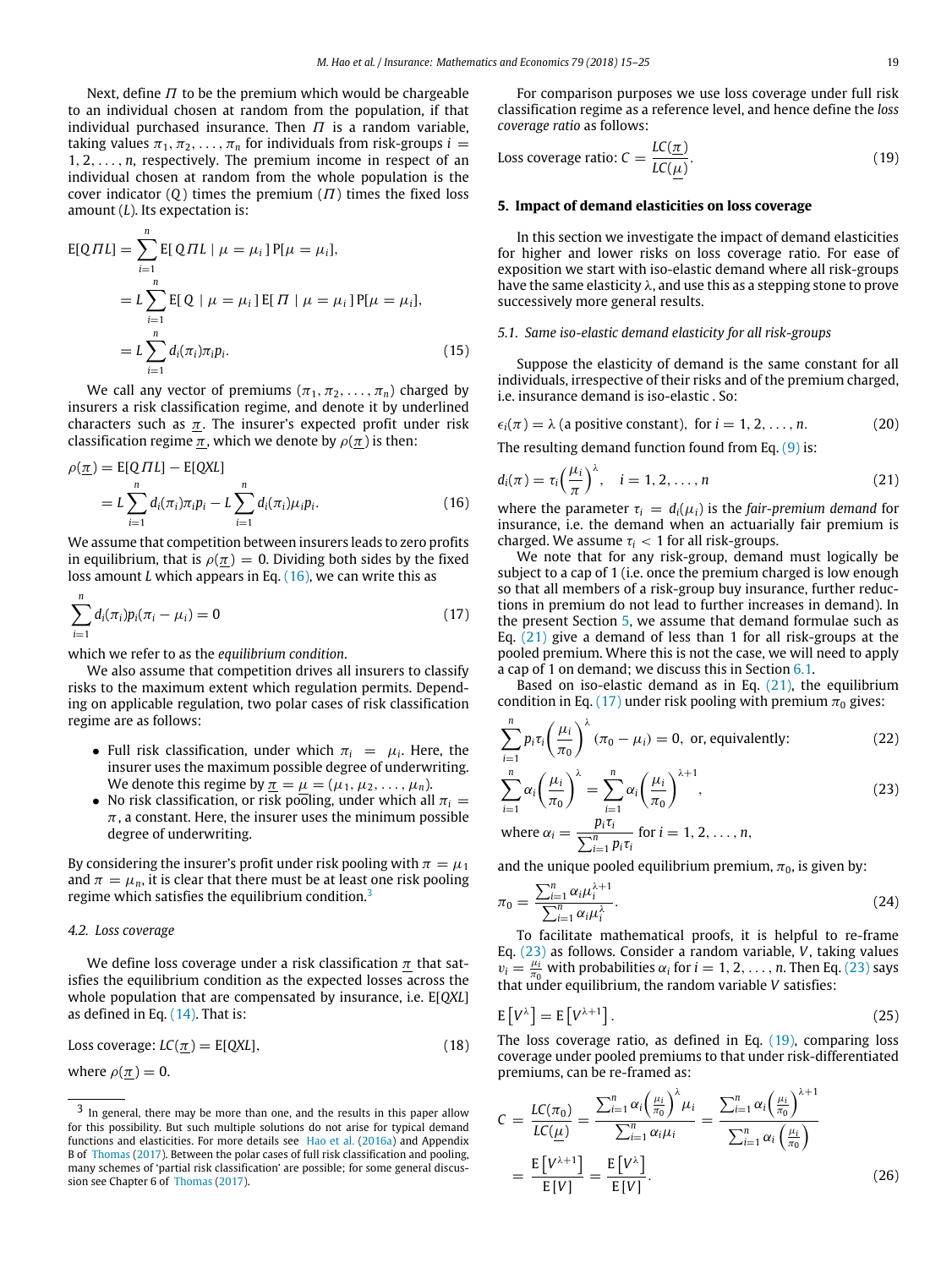<span id="page-6-0"></span>

**Fig. 2.** Loss coverage ratio as a function of demand elasticity for iso-elastic demand.

[Fig. 2](#page-5-0) shows the plot of loss coverage ratio as a function of demand elasticity  $\lambda$ , for the risks  $(\mu_1, \mu_2) = (0.01, 0.04)$  and the fair-premium demand shares  $(\alpha_1, \alpha_2) = (0.8, 0.2)$ . We can see that loss coverage under pooling is higher than under riskdifferentiated premiums if demand elasticity is less than 1, and vice versa. The pattern shown in [Fig. 2](#page-5-0) is formally stated in the following result:

**Result 5.1.** *Suppose there are n risk-groups with risks*  $\mu_1 < \mu_2 <$  $\cdots < \mu_n$  and the same iso-elastic demand elasticity  $\lambda$ . Then  $\lambda \leq 1 \Rightarrow$  $C \geq 1$ .

This result generalises a result proved for only two risk-groups in [Hao et al.](#page-10-2) [\(2016a\)](#page-10-2). A proof is given in [Appendix B.](#page-8-1)

#### *5.2. Different iso-elastic demand elasticities for different risk-groups*

The assumption of constant iso-elastic demand elasticity for all individuals, although mathematically tractable, can be criticised as unrealistic. For most goods and services, we expect demand elasticity to rise with price, because of the income effect on demand: at higher prices, the good forms a larger part of the consumer's total budget constraint, and so the effect of a small percentage change in its price might be larger. For insurance this suggests that demand elasticity for higher risks (who are typically charged higher prices) might be higher. So we next consider iso-elastic demand functions with different demand elasticities for different risk-groups, i.e.:

<span id="page-6-4"></span>
$$
\epsilon_i(\pi) = \lambda_i \text{ for } i = 1, 2, \dots, n; \tag{27}
$$

where higher risk-groups are likely to have higher demand elasticities. Under this formulation, the equilibrium condition under risk pooling with premium  $\pi_0$  gives:

$$
\sum_{i=1}^{n} p_i \tau_i \left(\frac{\mu_i}{\pi_0}\right)^{\lambda_i} (\pi_0 - \mu_i) = 0, \text{ or, equivalently:}
$$
 (28)

$$
\sum_{i=1}^{n} \alpha_i \left(\frac{\mu_i}{\pi_0}\right)^{\lambda_i} = \sum_{i=1}^{n} \alpha_i \left(\frac{\mu_i}{\pi_0}\right)^{\lambda_i+1}.
$$
 (29)

As in Section [5.1,](#page-4-7) we define a random variable *V* taking values  $v_i = \frac{\mu_i}{\pi_0}$  with probabilities  $\alpha_i$  for  $i = 1, 2, ..., n$ . Now, define a function  $f(v)$ , such that:

$$
f(v_i) = \lambda_i, \text{ for } i = 1, 2, \dots, n. \tag{30}
$$

Then the equilibrium condition, in Eq.  $(29)$ , can be re-framed as:

$$
E[V^{f(V)}] = E[V^{f(V)+1}], \qquad (31)
$$

and loss coverage ratio can be expressed as:

$$
C = \frac{E[V^{f(V)}]}{E[V]}.\tag{32}
$$

<span id="page-6-1"></span>Under this setting, we have the following result:

**Result 5.2.** *Suppose there are n risk-groups with risks*  $\mu_1 < \mu_2 <$  $\cdots$  <  $\mu_n$  with iso-elastic demand elasticities  $\lambda_1, \lambda_2, \ldots, \lambda_n$  respec*tively. Define*  $\lambda_{lo} = \max_{v \leq 1} f(v)$  *and*  $\lambda_{hi} = \min_{v > 1} f(v)$ *. Then*  $\lambda_{lo}$ 1 *and*  $\lambda_{hi} \geq \lambda_{lo} \Rightarrow C \geq 1$ *.* 

To understand this result, note that under pooled equilibrium, λ*lo* is the maximum of the demand elasticities of all those *lower* risk-groups who pay more premium,  $\pi_0$ , than their actuarially fair risk  $\mu$ . So,  $\lambda_{lo} < 1$  signifies that, for these *lower* risk-groups, their iso-elastic demand elasticities should be less than 1, which is consistent with empirical evidence in many markets (as discussed in Section [6](#page-7-0) of this paper).

On the other hand,  $\lambda_{hi}$  is the minimum of the demand elasticities of all those *higher* risk-groups who pay less premium,  $\pi_0$ , than their actuarially fair risk,  $\mu$ . The interpretation of the second condition,  $\lambda_{hi} \geq \lambda_{lo}$ , is that for these *higher* risk-groups, the demand elasticities should be larger than those of all the *lower* riskgroups, which is consistent with what we expect from the income effect on demand.

In summary, as long as the iso-elastic demand elasticities of the different risk-groups satisfy the two conditions:  $\lambda_{lo} < 1$  and  $\lambda_{hi} \geq \lambda_{lo}$ , the loss coverage under pooling is higher than under full risk classification.

<span id="page-6-2"></span>The following special cases of [Result 5.2](#page-5-2) are worth noting:

- 1. If the iso-elastic demand elasticities are the same for all riskgroups, i.e.  $\lambda_i = \lambda$  for  $i = 1, 2, ..., n$ , then by definition  $\lambda_{lo} = \lambda_{hi} = \lambda$ , and so  $\lambda_{lo} = \lambda < 1$  gives  $C \geq 1$ , which corresponds to [Result 5.1.](#page-5-3)
- <span id="page-6-3"></span>2. For the special case of:  $0 < \lambda_1 \leq \lambda_2 \leq \cdots \leq \lambda_n < 1$ , the two conditions,  $\lambda_{lo}$  < 1 and  $\lambda_{hi}$   $\geq \lambda_{lo}$ , are trivially satisfied and hence in this case:  $C \geq 1$ .
- 3. For the case of two risk-groups,  $\lambda_{lo} = \lambda_1$  and  $\lambda_{hi} = \lambda_2$ , and the conditions on the demand elasticities translate to  $\lambda_1 < 1$ and  $\lambda_2 \geq \lambda_1$ .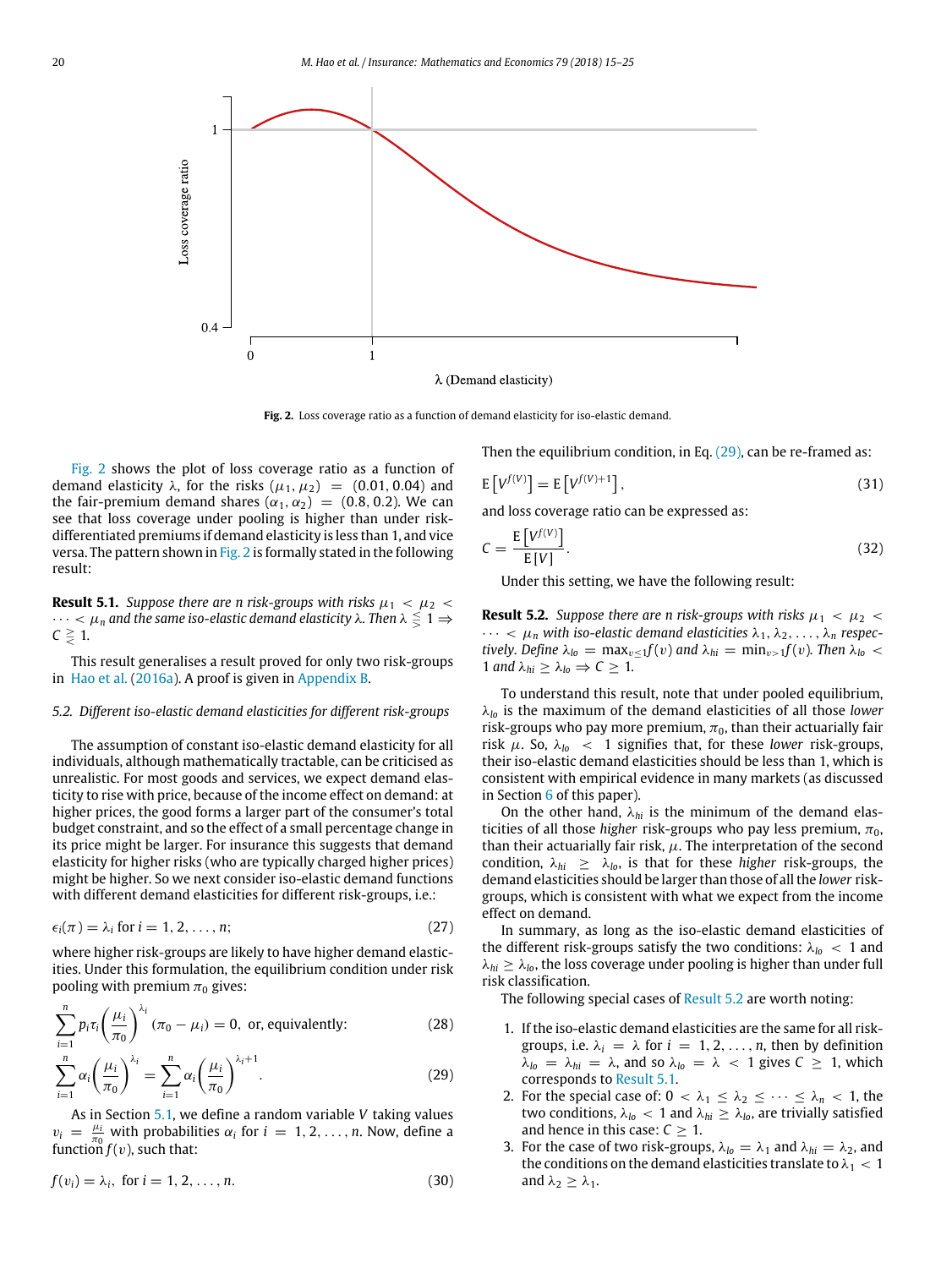

<span id="page-7-3"></span><span id="page-7-0"></span>**Fig. 3.** Curve demarcating the regions where loss coverage ratio is greater than and less than 1 when ( $\mu_1, \mu_2$ ) = (0.01, 0.04) and ( $\alpha_1, \alpha_2$ ) = (0.8, 0.2).

The two risk-groups case is illustrated in [Fig. 3,](#page-6-0) where  $(\mu_1, \mu_2) = (0.01, 0.04)$  and  $(\alpha_1, \alpha_2) = (0.8, 0.2)$ . The two axes represent  $\lambda_1$  and  $\lambda_2$ . The figure demarcates the region of  $C > 1$ (shaded green) from the region of *C* < 1 (shaded pink) by the boundary curve  $C = 1$  (in red).

The conditions on  $\lambda_1$  and  $\lambda_2$  say that in the region above the  $\lambda_1 = \lambda_2$  diagonal and  $\lambda_1 < 1$ , demarcated by the green dashed borders, loss coverage under pooling is always higher than that under full risk classification. This is true irrespective of the relative sizes and relative risks of the higher and lower risk populations.

[Fig. 3](#page-6-0) highlights another important point: that [Result 5.2](#page-5-2) focuses only on loss coverage inside the region demarcated by green dashes. Outside this region, loss coverage under pooling can be higher or lower than under full risk classification (higher in the green segments to the right of the dashed green lines; lower throughout the pink area towards the right). The position of the  $C = 1$  curve which demarcates the pink and green areas changes slightly with relative population sizes and relative risks. The region demarcated by green dashes is the only region for which we can obtain a universal result (i.e. one which holds independent of relative sizes and risks of higher and lower risk populations). Fortuitously, empirical evidence and economic rationale imply that realistic values of  $(\lambda_1, \lambda_2)$  may often fall within this region.

A proof of [Result 5.2](#page-5-2) is given in [Appendix C.](#page-8-2)

#### *5.3. General demand elasticity functions*

So far, we have only considered constant demand elasticities (as a function of premium), either for all individuals in the population, or for all individuals belonging to a particular risk-group. However, it can be argued that demand elasticities should actually be increasing functions of premium (instead of being a constant), to reflect the income effect on demand; the argument being that at higher prices, insurance forms a larger part of the consumer's total budget constraint. In this section, we generalise our analysis to allow for different demand elasticity functions,  $\epsilon_i(\pi)$ , for different risk-groups  $i = 1, 2, \ldots, n$ .

Using Eq. [\(9\),](#page-3-1) the proportional demand for insurance, for riskgroup *i*, is:

<span id="page-7-4"></span>
$$
d_i(\pi) = \tau_i \exp\left[-\int_{\mu_i}^{\pi} \epsilon_i(s) d\log s\right], \text{ for } i = 1, 2, \ldots, n.
$$
 (33)

<span id="page-7-1"></span>Under this formulation, the equilibrium condition under risk pooling with premium  $\pi_0$  gives:

$$
\sum_{i=1}^{n} p_i \tau_i \exp\left[-\int_{\mu_i}^{\pi_0} \epsilon_i(s) d\log s\right] (\pi_0 - \mu_i) = 0,
$$
\n(34)

or, equivalently:

$$
\sum_{i=1}^{n} \alpha_i \exp\left[\int_{\pi_0}^{\mu_i} \epsilon_i(s) d\log s\right] (\pi_0 - \mu_i) = 0; \tag{35}
$$

in which the term:

$$
\int_{\pi_0}^{\mu_i} \epsilon_i(s) \, d \log s,\tag{36}
$$

can be interpreted using the concept of *arc elasticity of demand*, denoted by  $\eta_i(a, b)$  and defined in [Vazquez](#page-10-11) [\(1995\)](#page-10-11) as follows:

$$
\eta_i(a, b) = \frac{\int_a^b \epsilon_i(s) \, d \log s}{\int_a^b d \log s}.\tag{37}
$$

<span id="page-7-2"></span>Arc elasticity, η*i*(*a*, *b*), can be interpreted as the *average* value of (point) elasticity of demand for risk-group *i*,  $\epsilon_i(s)$ , over the price logarithmic arc from price *a* to price *b*. So in our case, we can define:

$$
\lambda_i = \eta_i(\pi_0, \mu_i) = \frac{\int_{\pi_0}^{\mu_i} \epsilon_i(s) \, d \log s}{\int_{\pi_0}^{\mu_i} \, d \log s}, \text{ for } i = 1, 2, \dots, n. \tag{38}
$$

Eq. [\(35\)](#page-6-1) can then be rewritten using arc elasticities as follows:

<span id="page-7-7"></span>
$$
\sum_{i=1}^{n} \alpha_i \exp\left[\lambda_i \int_{\pi_0}^{\mu_i} d\log s\right] (\pi_0 - \mu_i) = 0, \text{ or, equivalently: (39)}
$$
  

$$
\sum_{i=1}^{n} \alpha_i \left(\frac{\mu_i}{\mu_i}\right)^{\lambda_i} (\pi_0 - \mu_i) = 0.
$$
 (40)

$$
\sum_{i=1} \alpha_i \left( \frac{\mu_i}{\pi_0} \right) \quad (\pi_0 - \mu_i) = 0. \tag{40}
$$

<span id="page-7-5"></span>Note that Eq. [\(40\)](#page-6-2) is identical in form to Eq. [\(29\),](#page-5-1) but with the relevant arc elasticities substituted for point elasticities.

The general result, as stated below, then follows directly from [Result 5.2:](#page-5-2)

<span id="page-7-6"></span>**Result 5.3.** *Suppose there are n risk groups with risks*  $\mu_1 < \mu_2 <$  $\cdots$  <  $\mu_n$  with demand elasticities  $\epsilon_1(\pi)$ ,  $\epsilon_2(\pi)$ , ...,  $\epsilon_n(\pi)$ , such *that*  $\lambda_1, \lambda_2, \ldots, \lambda_n$  *are the respective arc elasticities under pooled equilibrium. Define*  $\lambda_{lo} = \max_{v \leq 1} f(v)$  *and*  $\lambda_{hi} = \min_{v > 1} f(v)$ *. Then*  $\lambda_{lo} < 1$  *and*  $\lambda_{hi} \geq \lambda_{lo} \Rightarrow C \geq 1$ *.*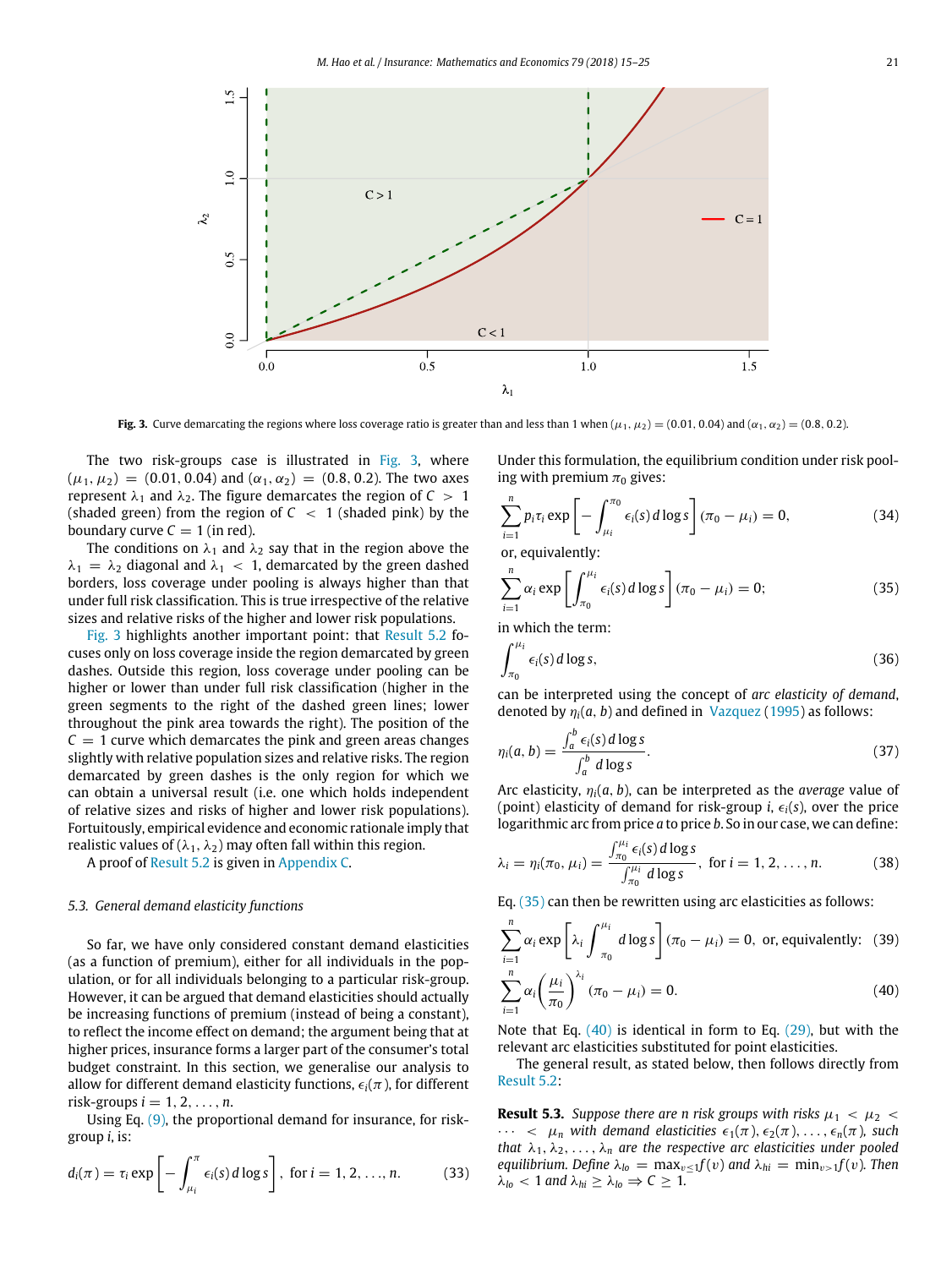<span id="page-8-3"></span>In other words, under pooled equilibrium, as long as the arc elasticities of lower risk-groups (paying more than their fair actuarial premium) do not exceed 1 and the arc elasticities of the higher risk-groups (paying less than their fair actuarial premium) in all cases exceed those of the lower risk-groups, then loss coverage under pooling is higher than under full risk classification.

For the special case of  $\epsilon_i(\pi)$  being non-decreasing functions of premium  $\pi$  and bounded above by 1, where  $\epsilon_1(\pi) < \epsilon_2(\pi) <$  $\cdots < \epsilon_n(\pi)$  the required conditions for [Result 5.3](#page-6-3) are automatically satisfied. This is because the arc elasticities of demand, being an *average* of the underlying point elasticities, satisfy:  $0 < \lambda_1 < \lambda_2 <$  $\cdots \leq \lambda_n < 1$ , which then implies that  $\lambda_{lo} < 1$  and  $\lambda_{hi} \geq \lambda_{lo}$  and thus  $C > 1$ .

#### **6. Discussion**

#### *6.1. Full take-up of insurance*

In Section [5,](#page-4-0) we have made an implicit assumption that demand for insurance at the pooled equilibrium premium is strictly less than 1 for all risk-groups. However, for sufficiently small pooled equilibrium premium, it is possible to envisage a situation where all individuals in particular high risk-groups might purchase insurance.

It turns out that the same framework as in Section [5](#page-4-0) can also be used to analyse the case of full take-up of insurance by certain risk-groups and the results of Section [5](#page-4-0) can be easily generalised for these cases. We have discussed this special case in [Appendix D.](#page-9-0)

#### <span id="page-8-4"></span>*6.2. Empirical estimates*

The results obtained in Section [5](#page-4-0) suggest that loss coverage will be higher under pooling than under full risk classification, if

- 1. elasticity (or arc elasticity, if elasticity is not constant) is less than 1 for all lower risk-groups; and
- 2. elasticity (or arc elasticity, if elasticity is not constant) for all higher risk-groups exceeds that for all lower risk-groups,

where arc elasticities are logarithmic averages of demand elasticities over the arc, from true risk price to the equilibrium pooled price.

<span id="page-8-0"></span>Are these conditions likely to be satisfied in the real world?

For the first condition, [Table 1](#page-8-3) shows some relevant empirical estimates for insurance demand elasticities.<sup>[4](#page-7-4)</sup> It can be seen that most estimates are of magnitude significantly less than 1. Whilst the various contexts in which these estimates were made may not correspond closely to the set-up in this paper, the figures are at least suggestive of the possibility that the first condition may often be satisfied.

For the second condition, we know of no empirical evidence that insurance demand elasticities are higher (or lower) for higher risks. However, as noted earlier in the paper, this condition may be plausible in that it is consistent with the income effect on demand.

#### *6.3. Applicability of results*

<span id="page-8-5"></span>In the derivation of proportional demand from heterogeneous individual preferences in Section [3,](#page-1-1) we made assumptions that all individuals had the same initial wealth *W* and the same potential loss amount *L*. It is worth noting that the results about demand functions in Section [5](#page-4-0) apply more generally. In particular, *if the* *demand function is given*, the results in Section [5](#page-4-0) require no assumptions whatsoever about individuals' initial wealth *W*. The form of the demand functions specified in Section [5](#page-4-0) does however require that all individuals have the same potential loss amount *L*, and that any insurance fully covers this loss amount.

#### **7. Conclusions**

Loss coverage is defined as the expected population losses compensated by insurance at market equilibrium. We suggest that if the social purpose of insurance is to compensate the population's losses, loss coverage may be an intuitively appealing metric for evaluation of different risk classification schemes.

When risk classification is banned, so that insurers have to pool all risks at a single price, this can lead to adverse selection. Adverse selection is associated with a fall in the number of insured individuals compared with that obtained under full risk classification. However, adverse selection is also associated with a shift in coverage towards higher risks. If the shift is large enough, it can more than offset the fall in numbers insured, so that loss coverage is increased. We suggest that from a social perspective, this possibility might be seen as a good outcome from adverse selection.

<span id="page-8-1"></span>Whether loss coverage is in fact increased when all risks are pooled depends on the response of higher and lower risks to changes in the prices they face, that is the demand elasticities of higher and lower risks.

<span id="page-8-6"></span>This paper has stated demand elasticity conditions which ensure that loss coverage will be higher under pooling than under fully risk-differentiated premiums. The conditions were stated for successively more general contexts: first, for iso-elastic demand with a single elasticity parameter; second, for iso-elastic demand with different elasticity parameters for different risk-groups; and third, for any downward-sloping demand functions (including different ones for different risk-groups). The demand elasticities required for loss coverage to be higher under pooling seem realistic for some insurance markets.

#### **Acknowledgement**

MingJie Hao thanks Radfall Charitable Trust for research funding.

#### **Appendix A. Microfoundation of insurance demand**

Suppose all individuals have the same initial wealth *W* and the same potential loss amount *L* (with  $L \leq W$ ), and risk preferences driven by a power utility function:

$$
U_{\gamma}(w) = \left[\frac{w - (W - L)}{L}\right]^{\gamma},\tag{41}
$$

so that  $U_{\nu}(W) = 1$  and  $U_{\nu}(W - L) = 0$ . This particular form of utility function leads to:

relative risk aversion coefficient:

$$
-w\frac{U_{\gamma}''(w)}{U_{\gamma}'(w)} = (1 - \gamma) \left[ \frac{w}{w - (W - L)} \right].
$$
 (42)

Given that all individuals have the same *W* and same *L*, Eq. [\(42\)](#page-7-5) implies that the heterogeneity in preferences between individuals can be captured by the randomness of  $\gamma$ , the risk aversion parameter.<sup>[5](#page-7-6)</sup> As outlined in Section [3,](#page-1-1) we define a positive random

<sup>4</sup> Demand elasticity is defined as a positive constant in this paper for convenience, but estimates in empirical papers are generally given with the negative sign, so [Table 1](#page-8-3) quotes them in that form.

<span id="page-8-2"></span><sup>&</sup>lt;sup>5</sup> In the special case *W* = *L*, Eq. [\(42\)](#page-7-5) reduces to (1 –  $\gamma$ ), the familiar case of constant relative risk aversion.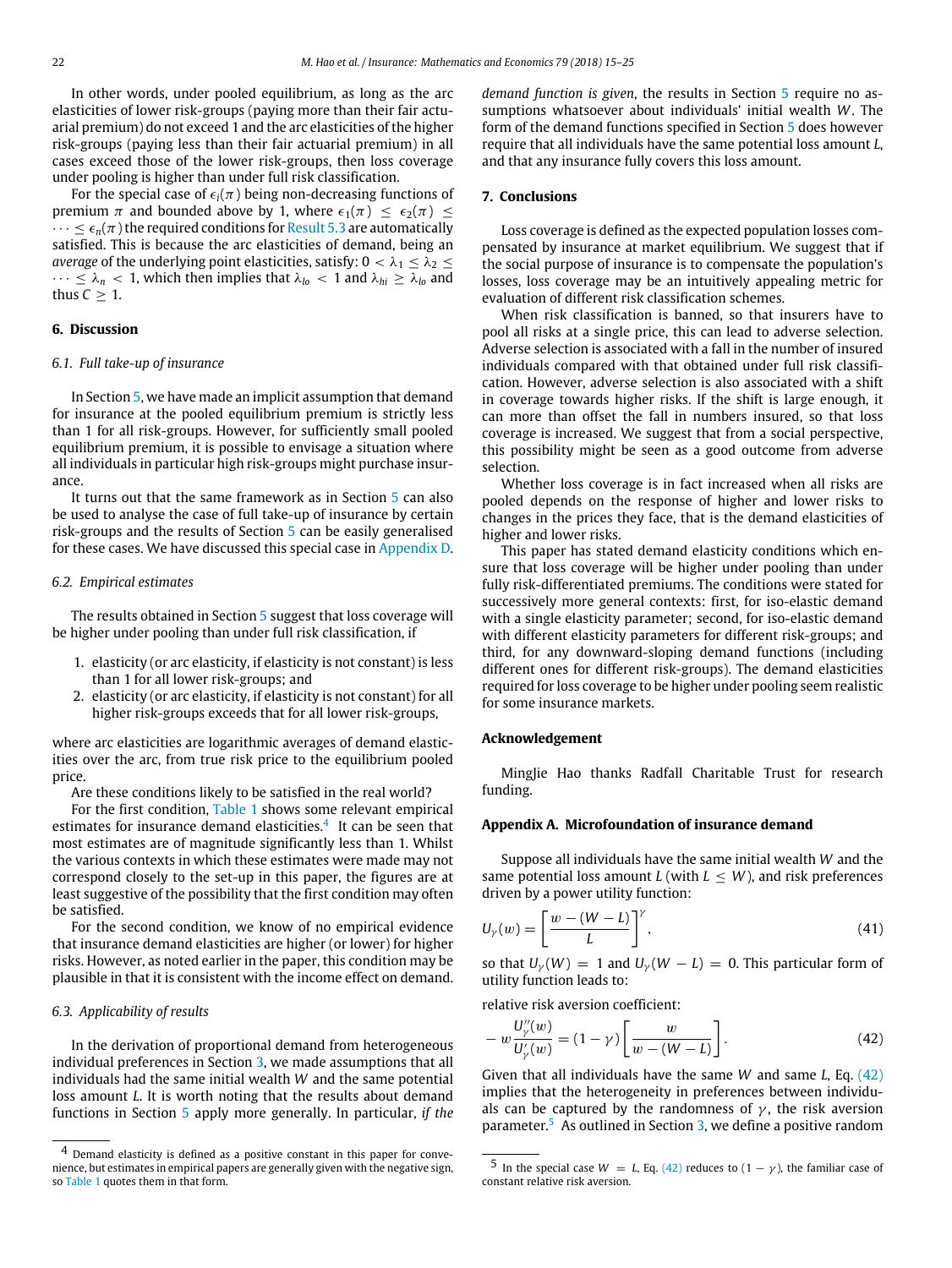**Table 1**

|  | Estimates of demand elasticity for various insurance markets. |  |  |
|--|---------------------------------------------------------------|--|--|
|  |                                                               |  |  |

| Market & country                                                                         | Demand elasticities                               | Authors                                                                  |  |
|------------------------------------------------------------------------------------------|---------------------------------------------------|--------------------------------------------------------------------------|--|
| Term life insurance, USA<br>Yearly renewable term life, USA<br>Whole life insurance, USA | $-0.66$<br>$-0.4$ to $-0.5$<br>$-0.71$ to $-0.92$ | Viswanathan et al. (2006)<br>Pauly et al. (2003)<br><b>Babbel (1985)</b> |  |
| Health insurance. USA                                                                    | 0 to $-0.2$                                       | Chernew et al. (1997),<br>Blumberg et al. (2001).                        |  |
| Health insurance, Australia<br>Farm crop insurance, USA                                  | $-0.35$ to $-0.50$<br>$-0.32$ to $-0.73$          | Buchmueller and Ohri (2006)<br>Butler (1999)<br><b>Goodwin (1993)</b>    |  |

<span id="page-9-3"></span>variable  $\Gamma$ , and individual risk preferences  $\gamma$  are then instances drawn from the distribution of  $\Gamma$ .

Inserting the utility function in Eq.  $(41)$  into Eq.  $(7)$ , the demand for insurance at a given premium  $\pi$  is then:

$$
d(\pi) = P[U_{\Gamma}(W - \pi L) > 1 - \mu], \qquad (43)
$$

$$
= P [(1 - \pi)^{\Gamma} > 1 - \mu], \qquad (44)
$$

$$
= P[T \log(1 - \pi) > \log(1 - \mu)], \text{ as log is monotonic, (45)}
$$

<span id="page-9-1"></span>
$$
= P\left[\Gamma < \frac{\log(1 - \mu)}{\log(1 - \pi)}\right], \text{ as } \log(1 - \pi) < 0. \tag{46}
$$

$$
\approx P\left[\Gamma < \frac{\mu}{\pi}\right], \text{ as } \log(1-x) \approx -x, \text{ for small } x. \tag{47}
$$

So for small premium and probability of loss, the underlying random variable  $\Gamma$  has the following distribution function:

$$
F_{\Gamma}(\gamma) = P[\Gamma < \gamma] = d\left(\frac{\mu}{\gamma}\right),\tag{48}
$$

where  $\gamma = \mu/\pi$ . Note that  $F_{\Gamma}(\gamma)$  is a non-decreasing function and lies between 0 and 1.

Of course, for  $F<sub>Γ</sub>$  to be a valid distribution function, we would also require  $\lim_{\gamma \to 0} F_{\Gamma}(\gamma) = 0$  and  $\lim_{\gamma \to \infty} F_{\Gamma}(\gamma) = 1$ , or equivalently,  $\lim_{\pi \to \infty} d(\pi) = 0$  and  $\lim_{\pi \to 0} d(\pi) = 1$ , which appear to be reasonable assumptions. However, empirical observations are unlikely to be available for these extreme cases, so it is only possible to model insurance purchasing behaviour over the range of premiums observed in the market, with appropriate extrapolations at the limiting extremes.

We formally present this result as follows:

 $\epsilon$ 

<span id="page-9-2"></span>**Result A.1.** *Given an observed proportional insurance demand,*  $d(\pi)$ *, which is a valid probability and non-increasing in* π, heterogeneity of *risk preferences driven by the power utility function and characterised by the random parameter* Γ *with the distribution function given by Eq*. [\(48\)](#page-8-4) *produces the observed demand for insurance for small premiums.*

<span id="page-9-0"></span>We illustrate the above result using iso-elastic demand: Suppose  $\Gamma$  has the following distribution:

$$
F_{\Gamma}(\gamma) = P[\Gamma \le \gamma] = \begin{cases} 0 & \text{if } \gamma < 0 \\ \tau \gamma^{\lambda} & \text{if } 0 \le \gamma \le (1/\tau)^{1/\lambda} \\ 1 & \text{if } \gamma > (1/\tau)^{1/\lambda}, \end{cases}
$$
(49)

where  $\tau$  and  $\lambda$  are positive parameters. Note that  $\tau = \lambda = 1$  leads to a uniform distribution. λ controls the shape of the distribution function and  $\tau$  controls the range over which  $\Gamma$  takes its values. Then the demand for insurance, as given in Eq. [\(48\),](#page-8-4) takes the form:

$$
d(\pi) = \tau \left(\frac{\mu}{\pi}\right)^{\lambda}, \quad \text{(subject to a cap of 1)}\tag{50}
$$

which corresponds to iso-elastic demand, the constant demand elasticity being:

$$
\epsilon(\pi) = -\frac{\partial \log(d(\pi))}{\partial \log \pi} = \lambda.
$$
 (51)

The parameter τ can also be interpreted as the *fair-premium demand*, that is the demand when an actuarially fair premium is charged.

Note that since the pooled equilibrium premium must be somewhere in between the lowest and highest true risks, the demand formula in Eq. [\(50\)](#page-8-5) is required only for this feasible range. Hence it does not matter that the formula could imply unrealistic demand outside this range.

#### <span id="page-9-4"></span>**Appendix B. Equal iso-elastic demand elasticities**

Using the formulation of Section [5.1,](#page-4-7) we prove the following result.

**Result B.1.** *Let V be a positive random variable and* λ *be a positive constant, such that*  $E[V^{\lambda}] = E[V^{\lambda+1}]$ *. Then:* 

$$
\lambda \leq 1 \Rightarrow E\left[V^{\lambda}\right] \geq E\left[V\right].\tag{52}
$$

#### **Proof.**

*Case*:  $\lambda = 1$ : It follows directly from the definition.

*Case*:  $0 < \lambda < 1$ : Holder's inequality states that, if  $1 < p, q < \infty$ where  $1/p + 1/q = 1$ , for positive random variables *X*, *Y* with  $E[X^p]$ ,  $E[Y^q] < \infty$ :

$$
\left(\mathsf{E}\left[X^p\right]\right)^{1/p}\left(\mathsf{E}\left[Y^q\right]\right)^{1/q} \ge \mathsf{E}[XY].\tag{53}
$$

Setting  $1/p = \lambda$ ,  $1/q = 1 - \lambda$ ,  $X = V^{\lambda^2}$  and  $Y = V^{1-\lambda^2}$ , Holder's inequality gives:

$$
\left(E\left[V^{\lambda^2 \frac{1}{\lambda}}\right]\right)^{\lambda}\left(E\left[V^{(1-\lambda^2)\frac{1}{1-\lambda}}\right]\right)^{1-\lambda} \ge E\left[V^{\lambda^2}V^{1-\lambda^2}\right],\qquad(54)
$$

$$
\Rightarrow \left( \mathbb{E} \left[ V^{\lambda} \right] \right)^{\lambda} \left( \mathbb{E} \left[ V^{\lambda+1} \right] \right)^{1-\lambda} \ge \mathbb{E} \left[ V \right],\tag{55}
$$

$$
\Rightarrow E[V^{\lambda}] \ge E[V], \quad \text{since } E[V^{\lambda}] = E[V^{\lambda+1}]. \tag{56}
$$

*Case*:  $\lambda > 1$ : Young's inequality states that, for  $a, b \ge 0$  and *p*, *q* > 0 such that  $1/p + 1/q = 1$ :

$$
ab \leq \frac{a^p}{p} + \frac{b^q}{q}.\tag{57}
$$

Setting  $p = \lambda$ ,  $q = \frac{\lambda}{\lambda - 1}$ ,  $a = V^{\frac{1}{\lambda}}$  and  $b = V^{\lambda - \frac{1}{\lambda}}$ , Young's inequality gives:

$$
V^{\frac{1}{\lambda}}V^{\lambda-\frac{1}{\lambda}} \leq \frac{1}{\lambda}V^{\frac{1}{\lambda}\lambda} + \frac{\lambda-1}{\lambda}V^{(\lambda-\frac{1}{\lambda})\frac{\lambda}{\lambda-1}},
$$
\n(58)

$$
\Rightarrow V^{\lambda} \le \frac{1}{\lambda}V + \frac{\lambda - 1}{\lambda}V^{\lambda + 1},\tag{59}
$$

$$
\Rightarrow E[V^{\lambda}] \leq \frac{1}{\lambda} E[V] + \frac{\lambda - 1}{\lambda} E[V^{\lambda + 1}], \qquad (60)
$$

$$
\Rightarrow E[V^{\lambda}] \le E[V], \quad \text{since } E[V^{\lambda}] = E[V^{\lambda+1}]. \quad \Box \tag{61}
$$

[Result 5.1](#page-5-3) follows directly from [Result B.1](#page-8-6) by noting that:  $C =$  $E[V^{\lambda}] / E[V].$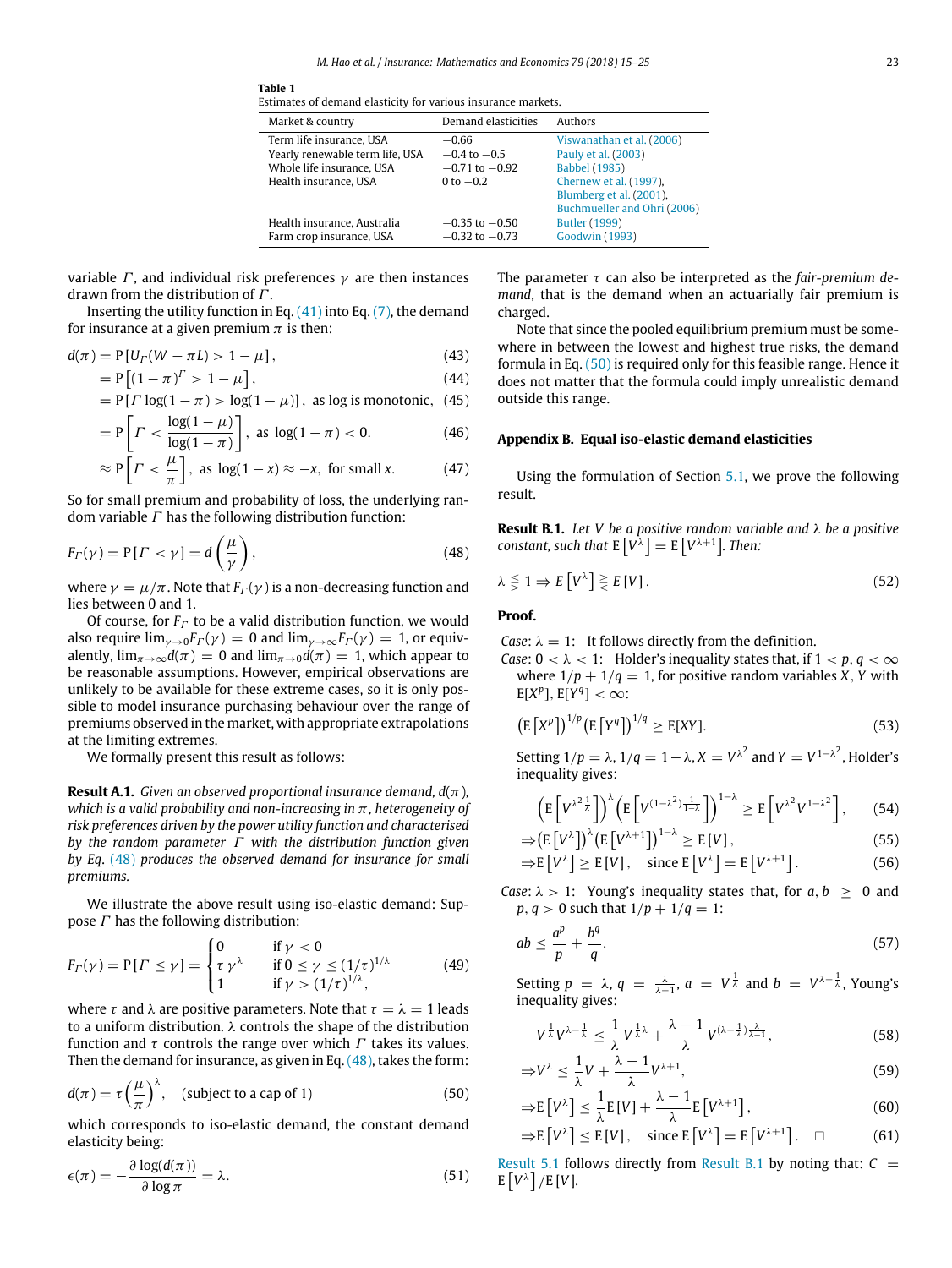#### **Appendix C. Different iso-elastic demand elasticities**

Using the formulation of Section [5.2,](#page-5-4) we prove the following result:

<span id="page-10-20"></span>**Result C.1.** *Let V be a positive random variable and f* (v) *be a positive* function, such that  $\text{E}\left[V^{f(V)}\right] = \text{E}\left[V^{f(V)+1}\right]$ . Define  $\lambda_{lo} = \max_{v\leq 1} f(v)$ *and*  $\lambda_{hi} = \min_{v>1} f(v)$ *. Then:* 

$$
\lambda_{lo} < 1 \text{ and } \lambda_{hi} \ge \lambda_{lo} \Rightarrow E\left[V^{f(V)}\right] \ge E\left[V\right].\tag{62}
$$

**Proof.** Holder's inequality states that, if  $1 \lt p, q \lt \infty$  where  $1/p + 1/q = 1$ , for positive random variables *X*, *Y* with E[ $X<sup>p</sup>$ ],  $E[Y^q] < \infty$ :

$$
\left(\mathbb{E}\left[X^p\right]\right)^{1/p}\left(\mathbb{E}\left[Y^q\right]\right)^{1/q} \ge \mathbb{E}[XY].\tag{63}
$$

<span id="page-10-14"></span>For any  $\lambda$ , such that  $0 < \lambda < 1$ , set  $1/p = \lambda$ ,  $1/q = 1 - \lambda$ ,  $X = V^{\lambda f(V)}$  and  $Y = V^{(1-\lambda)(f(V)+1)}$ , Holder's inequality gives:

<span id="page-10-18"></span><span id="page-10-17"></span><span id="page-10-16"></span>
$$
\begin{aligned} \left(\mathrm{E}\left[V^{f(V)}\right]\right)^{\lambda}\left(\mathrm{E}\left[V^{f(V)+1}\right]\right)^{1-\lambda} &\geq \mathrm{E}\left[V^{\lambda f(V)}V^{(1-\lambda)(f(V)+1)}\right],\qquad(64) \\ \Rightarrow \mathrm{E}\left[V^{f(V)}\right] &\geq \mathrm{E}\left[V^{f(V)+1-\lambda}\right],\quad\text{since }\mathrm{E}\left[V^{f(V)}\right] = \mathrm{E}\left[V^{f(V)+1}\right].\end{aligned} \tag{65}
$$

<span id="page-10-15"></span>The relationship in Eq. [\(65\)](#page-9-1) holds for any positive  $\lambda < 1$ . Now, set  $\lambda = \lambda_{lo} < 1$ .

<span id="page-10-10"></span><span id="page-10-1"></span>Case: 
$$
V < 1
$$
:  
\n
$$
\lambda_{lo} = \max_{v \le 1} f(v) \Rightarrow f(V) \le \lambda_{lo} = \lambda \Rightarrow f(V) + 1 - \lambda \le 1
$$
\n
$$
\Rightarrow V^{f(V) + 1 - \lambda} \ge V.
$$
\n(66)

 $Case: V = 1$ :

$$
V^{f(V)+1-\lambda} = V.\tag{67}
$$

*Case: V* > 1:

$$
\lambda_{hi} = \min_{v>1} f(v) \Rightarrow f(V) \ge \lambda_{hi} \ge \lambda_{lo} = \lambda \Rightarrow f(V) + 1 - \lambda \ge 1
$$
  

$$
\Rightarrow V^{f(V)+1-\lambda} \ge V.
$$
 (68)

Hence, *V <sup>f</sup>* (*V*)+1−<sup>λ</sup> ≥ *V* for all cases, which implies

$$
E\left[V^{f(V)+1-\lambda}\right] \ge E\left[V\right].\tag{69}
$$

Combining Eqs.  $(65)$  and  $(69)$ , we have:

 $\mathsf{E}\left[V^{f(V)}\right] \geq \mathsf{E}\left[V\right]$ .  $\Box$  (70)

[Result 5.2](#page-5-2) follows directly from [Result C.1](#page-9-3) by noting that the loss coverage ratio in this case is:  $C = E\left[V^{f(V)}\right]/E\left[V\right]$ .

#### **Appendix D. Full take-up of insurance by high risk-groups at pooled equilibrium**

In Section [5,](#page-4-0) we have made an implicit assumption that demand for insurance at the pooled equilibrium premium is strictly less than 1 for all risk-groups. However, for sufficiently small pooled equilibrium premium, it is possible to envisage a situation where all individuals in particular high risk-groups might purchase insurance.

In this context, the iso-elastic demand function needs to be defined as:

$$
d_i(\pi) = \min\left[\tau_i\left(\frac{\mu_i}{\pi}\right)^{\lambda_i}, 1\right], \quad i = 1, 2, \ldots, n,
$$
\n(71)

so as to ensure that the proportional demand of insurance cannot exceed 1.

<span id="page-10-6"></span>In the light of available empirical evidence, we can realistically assume that the fair-premium demands for all risk-groups are less than 1, i.e.  $\tau_i$  < 1 for  $i = 1, 2, ..., n$ .

<span id="page-10-9"></span><span id="page-10-5"></span>Under risk pooling, demand for low risk-groups will fall, so demand for low risk-groups cannot exceed 1. However, for high riskgroups, demand increases under pooling and hence it is plausible to encounter full take-up of insurance if the pooled premium is small enough.

<span id="page-10-19"></span><span id="page-10-3"></span><span id="page-10-2"></span>This situation can be analysed using the same framework developed in Section [5](#page-4-0) of this paper. For ease of exposition, we present our analysis here for two risk-groups with iso-elastic demand, but the analysis can be easily generalised for more than two riskgroups, and also for general demand elasticity functions as in Section [5.3.](#page-6-4)

<span id="page-10-7"></span><span id="page-10-4"></span>Suppose under pooling the equilibrium premium,  $\pi_0$ , is such that  $d_2(\pi_0) = 1$ . Under this set-up, the equilibrium condition in Eq. [\(28\)](#page-5-5) becomes:

<span id="page-10-13"></span>
$$
p_1 \tau_1 \left(\frac{\mu_1}{\pi_0}\right)^{\lambda_1} \left(\pi_0 - \mu_1\right) + p_2 \left(\pi_0 - \mu_2\right) = 0 \tag{72}
$$

<span id="page-10-0"></span>which can be rewritten as:

<span id="page-10-8"></span>
$$
p_1 \tau_1 \left(\frac{\mu_1}{\pi_0}\right)^{\lambda_1} (\pi_0 - \mu_1) + p_2 \tau_2 \left(\frac{\mu_2}{\pi_0}\right)^{\lambda_2^*} (\pi_0 - \mu_2) = 0,
$$
  
where  $\tau_2 \left(\frac{\mu_2}{\pi_0}\right)^{\lambda_2^*} = 1,$  (73)

<span id="page-10-12"></span><span id="page-10-11"></span>for some  $\lambda_2^* > 0$ . The existence of a positive  $\lambda_2^*$  is obvious from the fact that  $\tau_2$  < 1 and  $\mu_2 > \pi_0$ .

Note that Eq. [\(73\)](#page-9-4) can be expressed as:

$$
\alpha_1 \left(\frac{\mu_1}{\pi_0}\right)^{\lambda_1} + \alpha_2 \left(\frac{\mu_2}{\pi_0}\right)^{\lambda_2^*} = \alpha_1 \left(\frac{\mu_1}{\pi_0}\right)^{\lambda_1 + 1} + \alpha_2 \left(\frac{\mu_2}{\pi_0}\right)^{\lambda_2^* + 1}, \quad (74)
$$

which is equivalent to the formulation in Eq.  $(29)$  for  $n = 2$ . Consequently, the equilibrium condition has the same form as Eq. [\(31\),](#page-5-6) i.e.:

$$
E[V^{f(V)}] = E[V^{f(V)+1}], \qquad (75)
$$

The implication of the above is that: when the high risk-group has full insurance, the equilibrium condition and pooled premium is the same as if the high risk-group had iso-elastic demand with elasticity parameter  $\lambda_2^*$ .

And the loss coverage ratio, for the case of full take-up of insurance by the high risk-group under pooling, is:

$$
C = \frac{LC(\pi_0)}{LC(\underline{\mu})},\tag{76}
$$

$$
=\frac{p_1\tau_1\left(\frac{\mu_1}{\pi_0}\right)^{\lambda_1}\mu_1+p_2\mu_2}{p_1\tau_1\mu_1+p_2\tau_2\mu_2},\tag{77}
$$

$$
=\frac{p_1\tau_1\left(\frac{\mu_1}{\pi_0}\right)^{\lambda_1}\mu_1+p_2\tau_2\left(\frac{\mu_2}{\pi_0}\right)^{\lambda_2^*}\mu_2}{p_1\tau_1\mu_1+p_2\tau_2\mu_2},\tag{78}
$$

$$
=\frac{\alpha_1 v_1^{\lambda_1+1} + \alpha_2 v_2^{\lambda_2^{*}+1}}{\alpha_1 v_1 + \alpha_2 v_2},\tag{79}
$$

$$
=\frac{\mathrm{E}\left[V^{f(V)+1}\right]}{\mathrm{E}\left[V\right]},\tag{80}
$$

$$
= \frac{E[V^{f(V)}]}{E[V]} \text{(since } E[V^{f(V)+1}] = E[V^{f(V)}] \text{ at equilibrium)} \tag{81}
$$

which is the same expression as Eq.  $(32)$ . This says that the loss coverage ratio when the high risk-group demand is 1 at equilibrium is the same as if the high risk-group had iso-elastic demand with elasticity parameter  $\lambda_2^*$ .